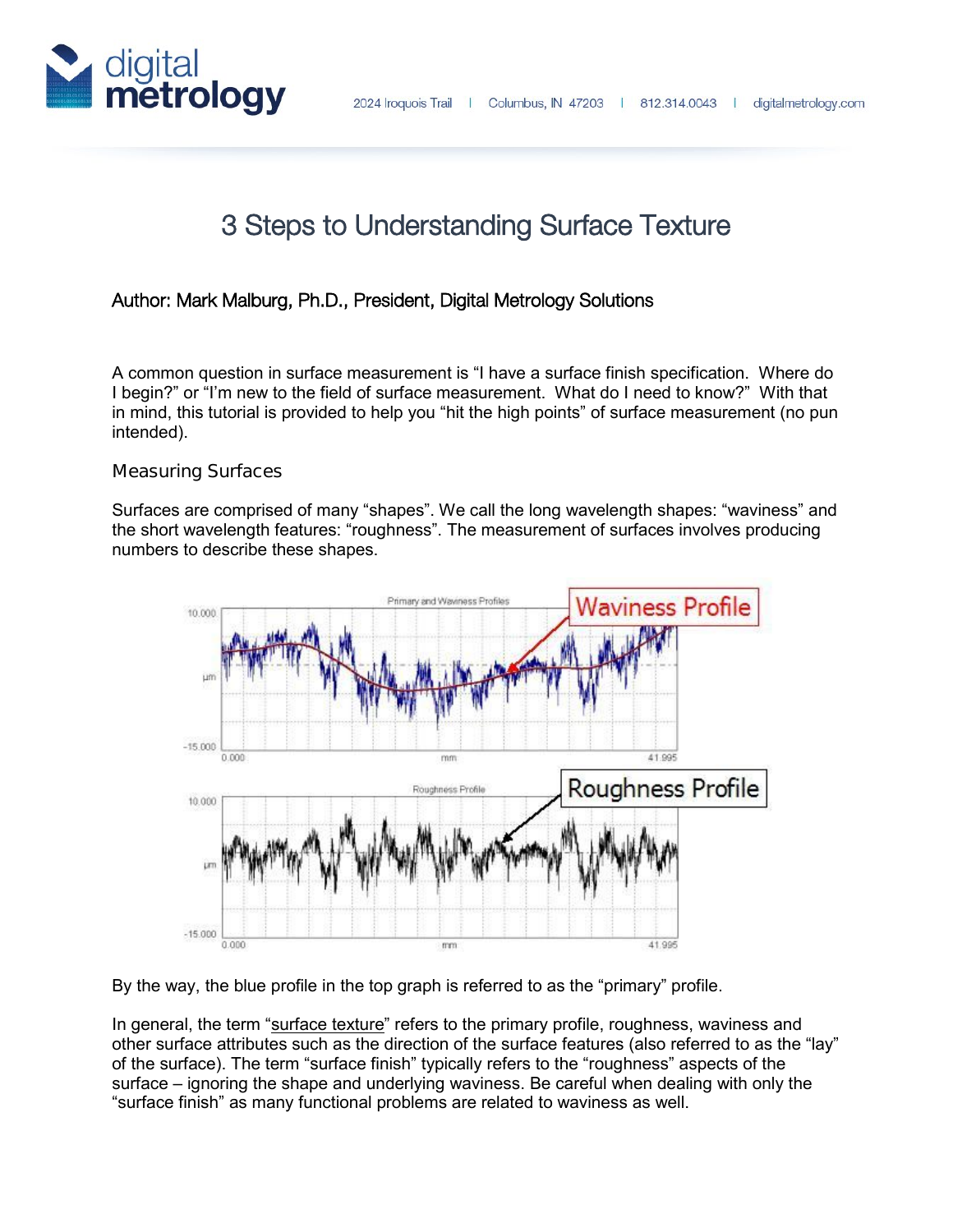

#### **The picture is pretty, but how do we do it?**

Surface measurement can be understood through the use of 3 fundamental topics:

- Fitting
- **Filtering**
- Analysis

#### **1. Fitting**

The first step in dealing with surface finish or surface "texture" is removing the underlying "shape". In many cases the surface to be measured is tilted relative to the measuring device. In other cases, the surface may be nominally curved. In either case, the underlying geometry must be removed. This involves the "fitting" of a geometric reference such as a line or an arc and then looking at the wiggles (residuals) above and below the reference geometry.



The raw data from the probe is shown in the top (gray) profile. Superimposed on the raw data is a least squares line. In this case the least squares line is used to remove the tilt from the profile. The residuals (above and below the line) make up the blue (primary) profile.

Note: a small filter is sometimes used to remove noise from the primary profile. This filter is called the "short wavelength filter" but that's another topic for another day.

#### **2. Filtering**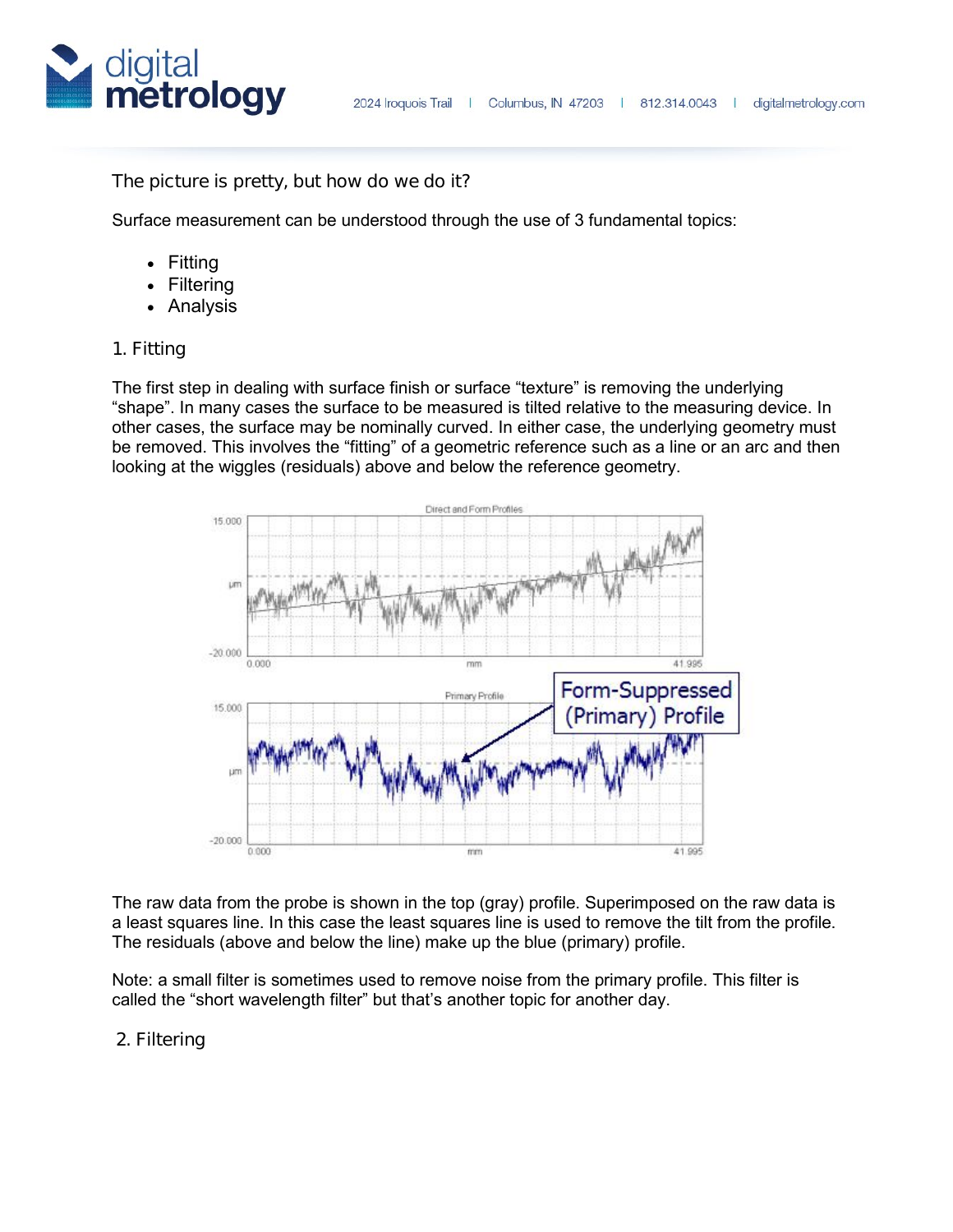



Once the geometry has been removed we need to separate the waviness and the roughness. This is the most critical aspect of surface measurement and yet it is probably the least understood.

Filtering surface profiles involves running a "smoothing" filter through the primary data. The amount of smoothing is based on a "filter cutoff wavelength". The "cutoff wavelength" is the wavelength that separates roughness from waviness. Shorter wavelengths fall into the roughness profile and longer wavelengths appear in the waviness profile.

A "Gaussian" filter is recommended in ASME and ISO standards. Gaussian filters are based on passing a Gaussian, weighted average through the primary profile – resulting in the waviness profile. The roughness profile is made up of all of the peaks and valleys (residuals) above and below the waviness profile.



Changing the filter cutoff value (which changes the amount of "averaging" and "smoothing") can have a huge impact on the measurement of roughness and waviness. Choosing a smaller cutoff value will result in smaller roughness values… even though the real surface could be very rough. The filter cutoff provides the means for defining "what I am calling roughness".

The following graphic presents the same surface with two different filter cutoffs. The roughness profile on the bottom left gives twice the "average roughness" (Ra) value of the profile on the bottom right.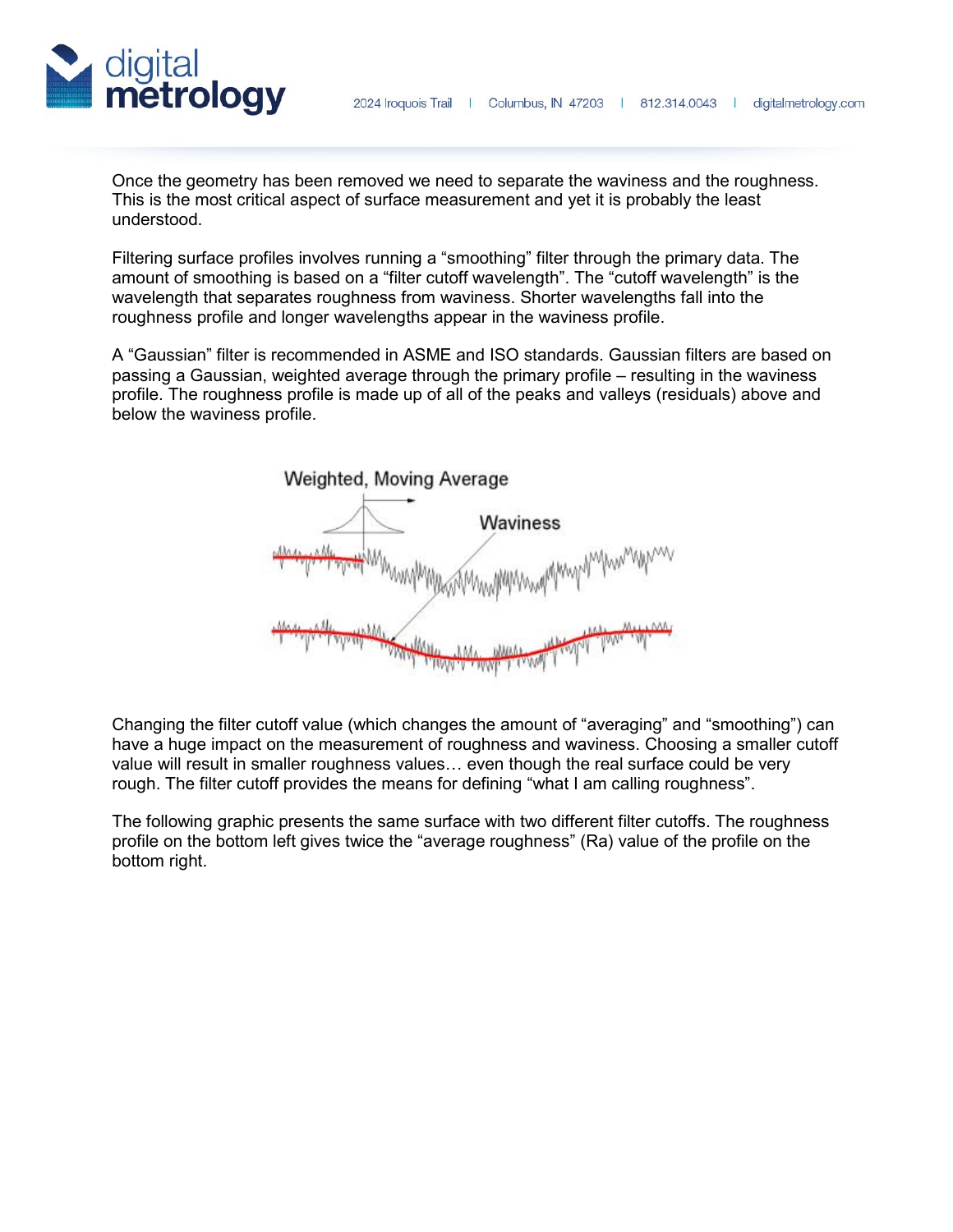



There is a table of "standard" cutoff values (along with selection recommendations) in ASME B46.1-2002 as well as ISO 4288-1996. This information is also provided in OmniSurf's help system.

## **3. Analysis**

Once we've separated things into roughness and waviness profiles we need to come up with numbers to describe them. After all, pictures are great, but engineers love numbers. The simplest of parameters is the "total" height of a given profile. This is the "peak-to-valley" height of the profile. For the primary profile the total, peak-to-valley height is designated: "Pt". For the waviness profile it is "Wt" and for the roughness profile it is "Rt". (The first letter always designates the profile.)



Unfortunately, the old adage "you get what you pay for" holds true here. The parameters, Pt and Rt are often quite unstable since they can be influenced by dirt, vibration and other things that are "outside the normal statistics" of the surface. On the other hand, the peak-to-valley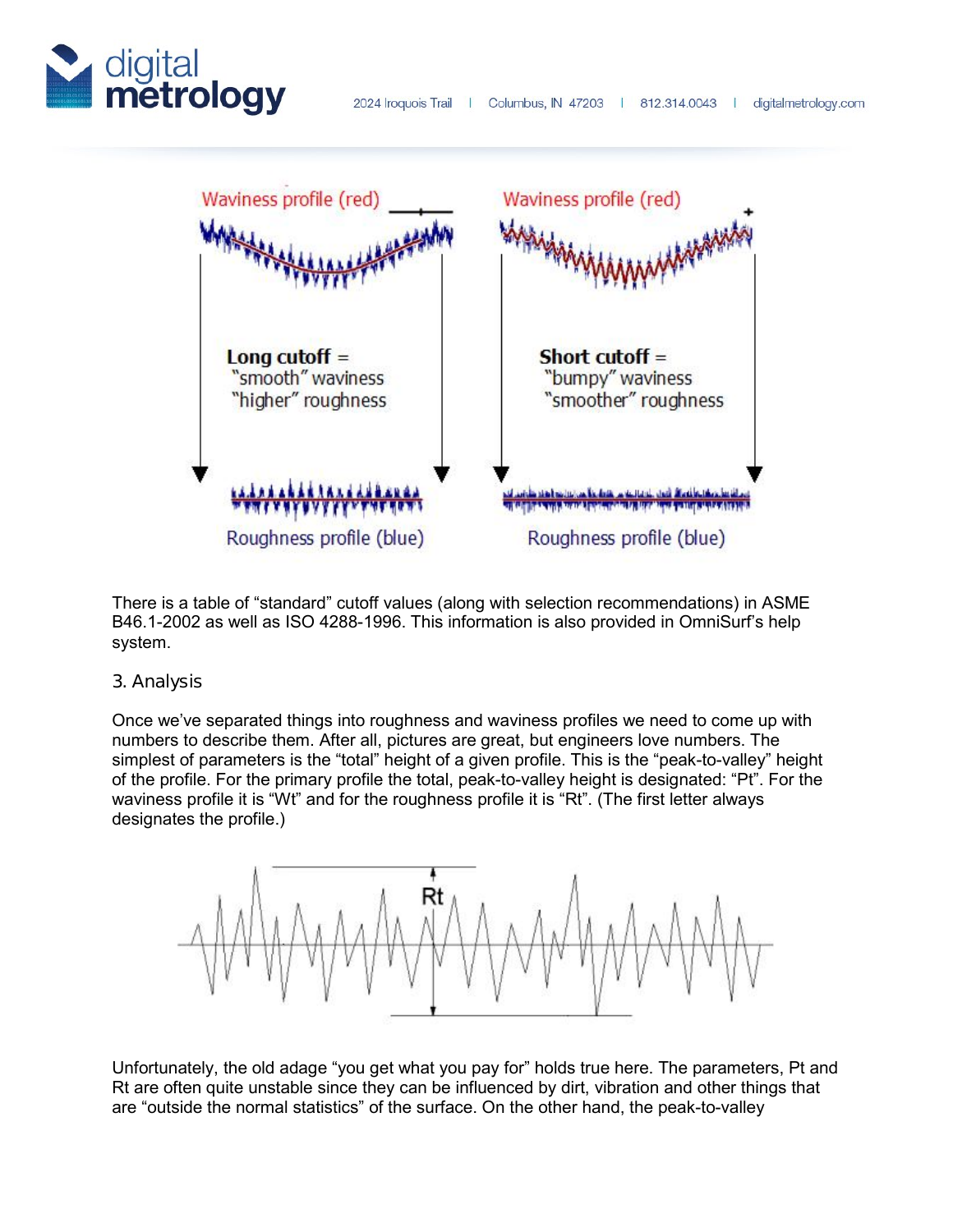

waviness, Wt, is considerably more stable as it is based on only the long wavelengths and effects such as dirt are "smoothed out".

Regarding roughness parameters, hundreds of parameters have been proposed. We won't go into all of them here because, after all, we have gone well past our 60 seconds.

The most common roughness parameter is the average roughness, Ra. Many years ago this parameter was referred to as the "arithmetic average" (AA) or the "centerline average" (CLA). Today we designate it "Ra" to be consistent with all of the rest of the parameters.

The average roughness (Ra) reports the "average distance between the surface and the meanline" looking at all of the points along the profile.

For example, if a surface has heights and depths as follows, it will give an Ra value of 3.33 (in units of height such as microinches or micrometers):





# $Ra = 3.33$

Since the average roughness (Ra) is simply the "average distance" from the meanline, peaks and valleys are treated the same way. So several profiles can all have the same Ra value: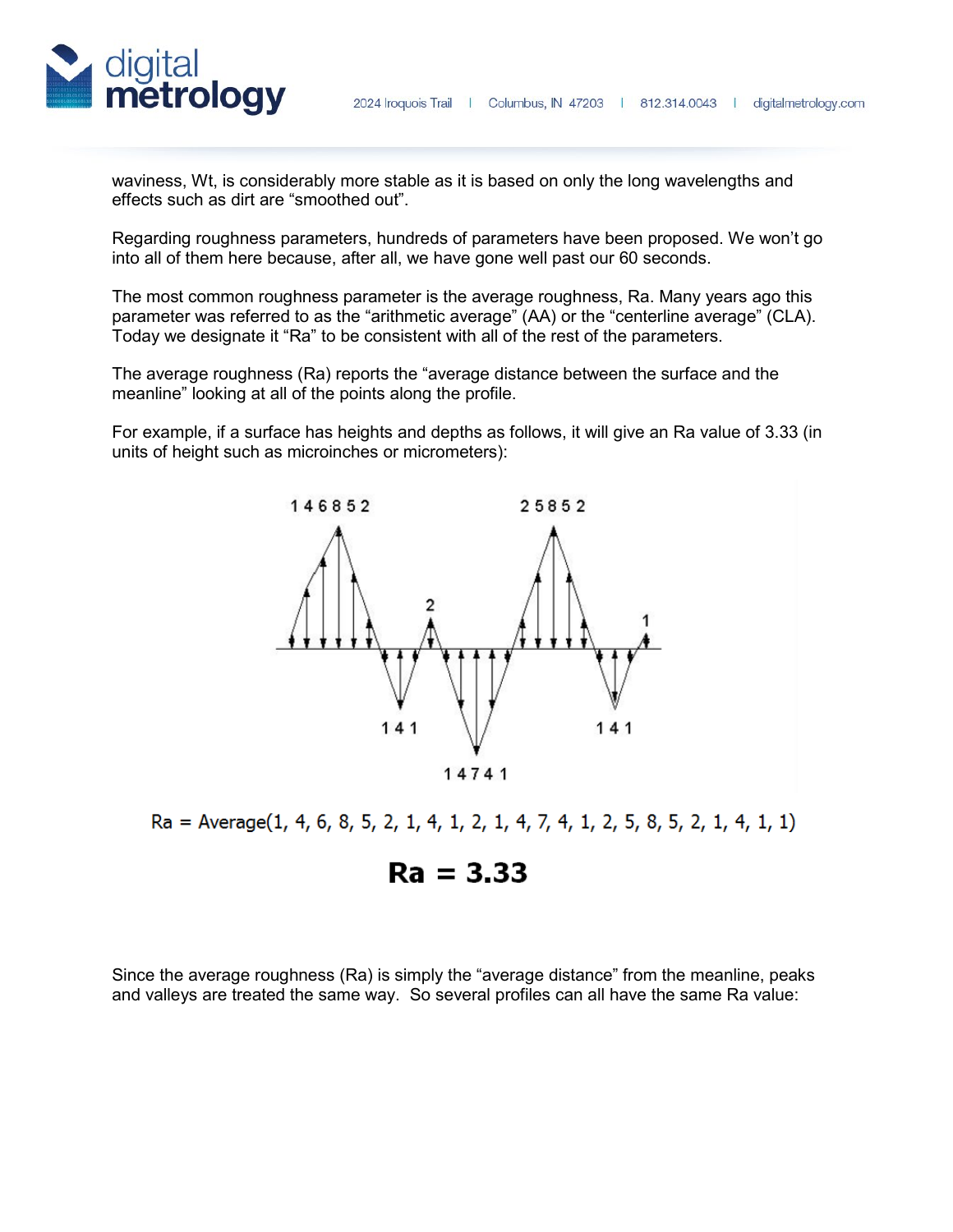



Second to Ra, in terms of popularity is the "average peak-to-valley roughness" or "ten-point roughness", designated Rz. Rz has different definitions based on the standard that you are working with. However there are two basic definitions: one used in German (DIN) standards (which is in today's ASME and ISO standards) and one used in Japanese (JIS) standards which was used in older ASME and ISO standards. There is no time left to discuss these in great detail, but it can be said that the DIN approach uses one peak and one valley in each sampling length, whereby the JIS approach uses 5 peaks and 5 valleys in each sampling length. As a result the DIN values are always equal to or higher than the JIS values. Be sure that you know which one you are using!